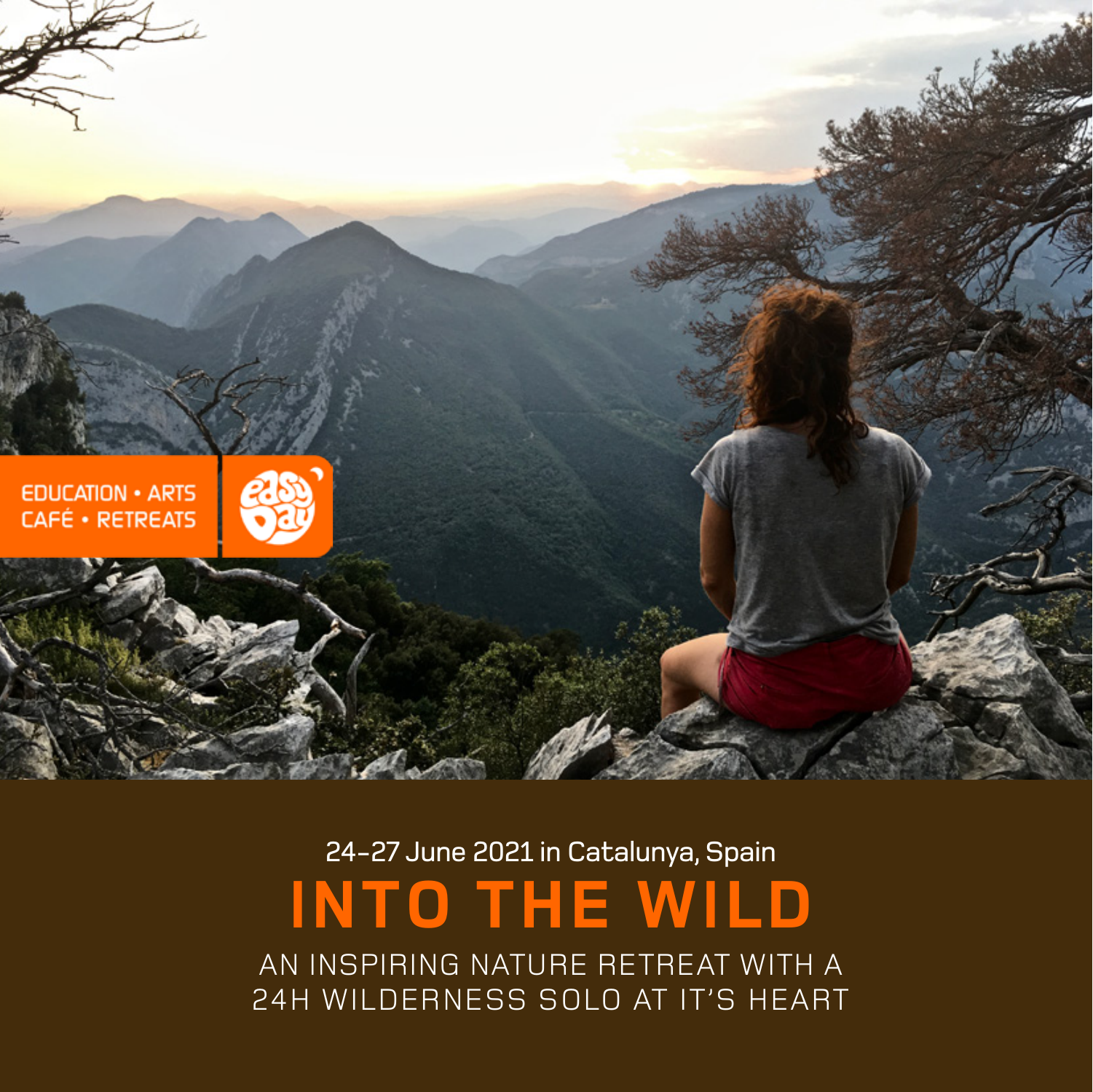INTO THE WILD is a deeply inspiring threeday retreat, set in the foothills of the Spanish Pyrenees. The carefully facilitated programme creates a safe space to step out of everyday busyness in order to slow-down, to reflect on your life's journey and to discover the joy and completeness of our natural state. At the heart of the experience is a 24-hour wilderness solo - time alone in nature - an ancient, potent and auspicious tool for growth, healing and transformation. For most people the solo feels like a great adventure, a big step into the unknown.

Come, explore and receive the Valley's gifts. You will leave recharged, inspired and with new insights and perspectives. The retreat is based at our centre for nature-based learning in the magical Sant Aniol valley, 1 hour north of Girona. Into the Wild is skilfully facilitated and hosted with love and great care.

The programme is designed for anyone, young or old, who seeks inspiration, needs a break form the roller coaster, or is at a point of transition, healing or growth in their lives.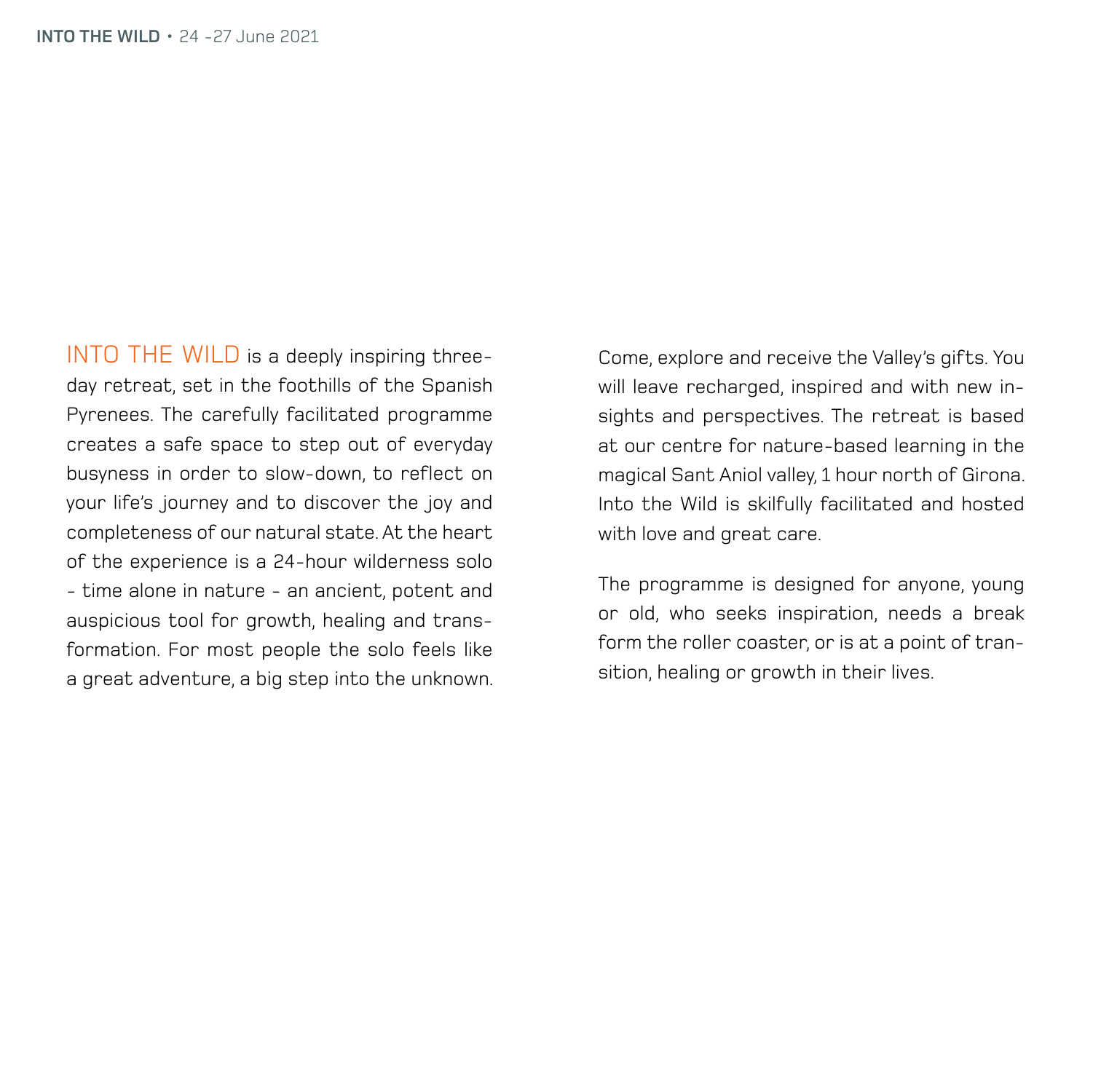The valley invites us to play and adventure, to sunbathe and swim. It's silence, beauty and harmony is contagious. It draws you in and reminds you of your own true nature. It is a powerful being and a great teacher. Come, explore, laugh and listen!STANDARD AND THE STANDARD

# *PROGRAMME*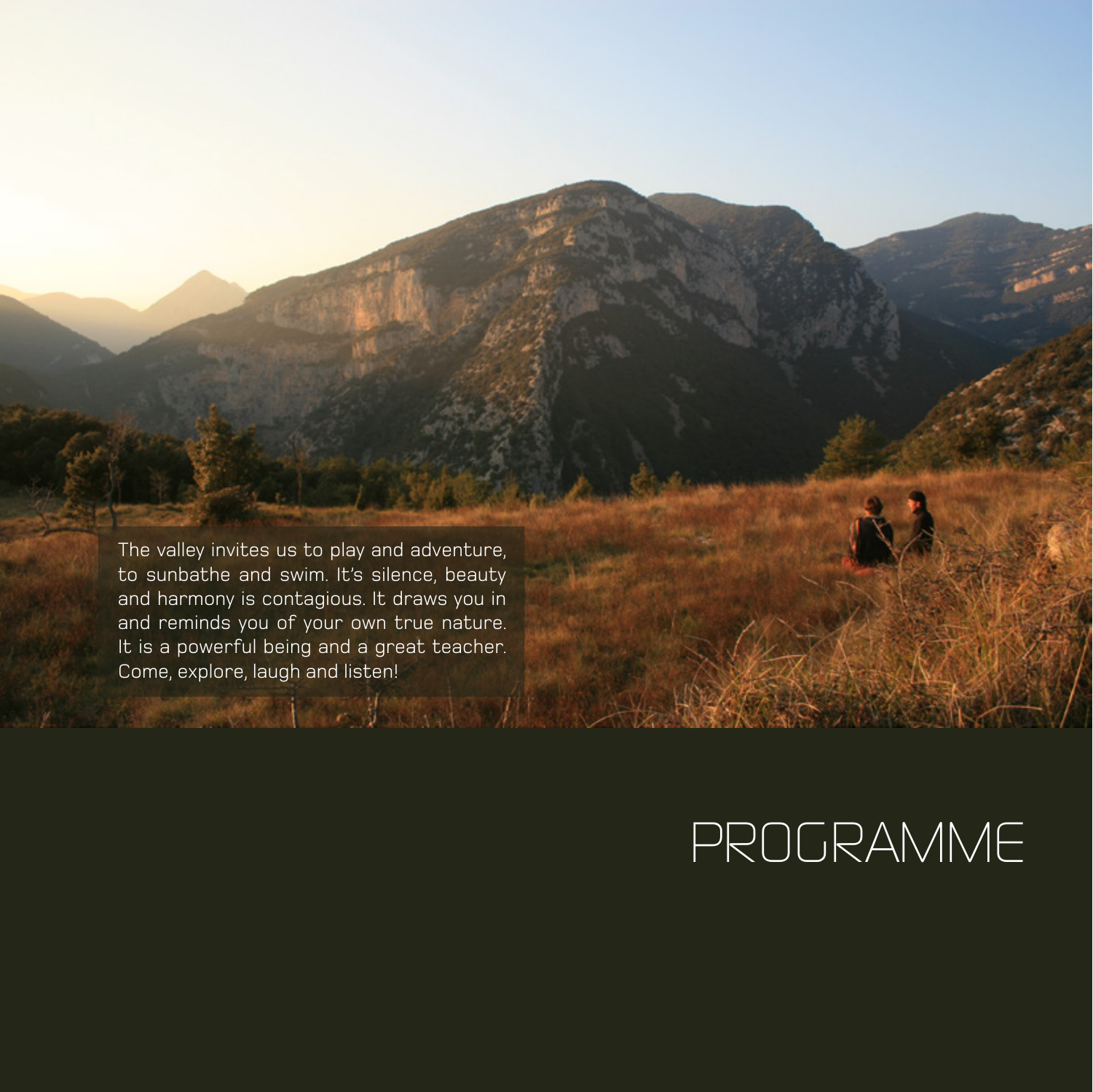## *PROGRAMME*

• We will begin on Thursday the 24th of June at 16.00 at our beautiful mountain house with an orientation and artful arrival session followed by a light welcome dinner.

• Friday is about 'arriving' in the valley, in our selves and in the group. We'll explore the valley on stunning walks, through canyons, forest areas and adventure trails. Throughout the day we will make space to deepen the inquiry into our life's journey and bring into awareness the different aspects of human nature. In the afternoon we will introduce tools that can support our solo and help us make best use of this sacred experience. Also we will give time to practicalities like packing our backpacks for the solo.

• Saturday we will start with a guided meditation and deep relaxation. Before heading out we will

explore how to work with emotions and look at other safety aspects related to your solo. After a ceremonial pre-solo brunch we will leave for solos. You will be supported with setting up tent and settling into your solo spot where needed. No previous experience of wild camping or outdoor adventures is necessary.

• On Sunday we return from our solos with a celebratory lunch awaiting us. After lunch we make space for an amazing day, reviewing the solo and sharing insight, ideas, and stories. We will help you with bringing the gifts you received into your daily life. We will close the programme at 17.00 allowing time for you to travel home in the evening or on Monday morning. An extra night, at the end of the programme is included in the price.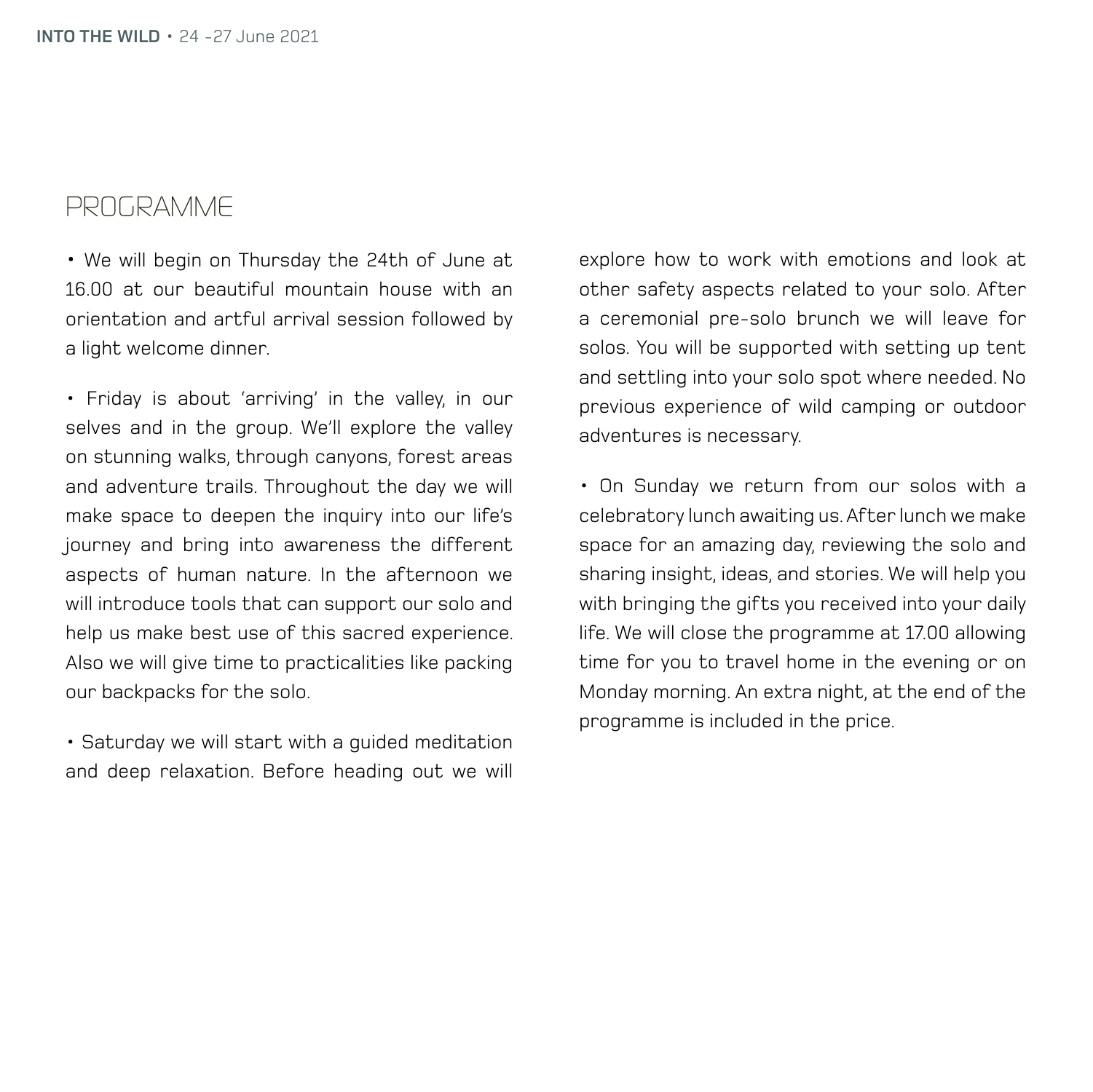# *BOOKING & INFORMATION*

Our home will be the magical Masia Pont de Valenti in the heart of the Sant Aniol Nature Reserve right next to a beautiful mountain creek. The house is our home during the days, at night participants sleep in comfortable tents equipped with a mattress right next to the house.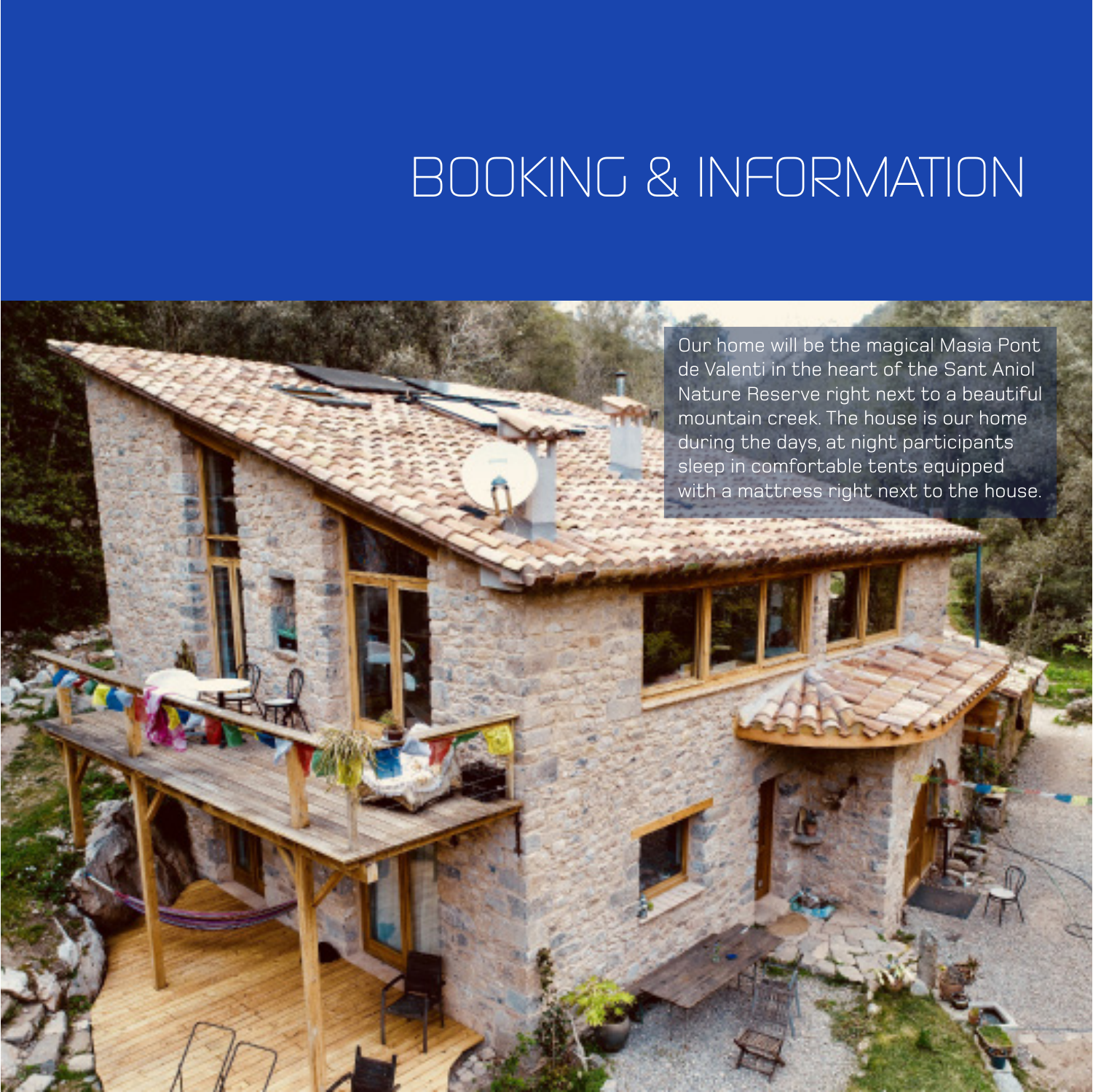## *BOOKING & INFORMATION*

### **Venue**

The course is based at the Easy Day Center for nature-based learning right in the heart of the Sant Aniol Valley nature reserve. The place is situated right at the banks of the mountain creek and is surrounded by colourful limestone cliffs. The modern stone-house offers a magical atmosphere and diverse facilities that make it an ideal home for this retreat.

Participants sleep in comfortable tents, offering single cabins with a mattress. You are asked to bring their own sleeping bag and bedsheet.

We will enjoy a healthy and delicious vegetarian diet prepared with love.

### **Travel**

The location is reached easily by rail, road or plane. There are good flight connections to Girona airport (www.ryanair.com), or Barcelona airport. Getting to Girona by train is also very convenient.

We provide transfers from Girona airport or train station against a small fee. More information on getting here will be provide in the welcome pack.

#### **Cost**

360,- Euro per person. VAT, meals and accommodation are all included. Also included is an extra night at the house, which you may wish to take after the official progamme closure.

### **Booking & Information**

For questions and to book your place please email: info@easy-day.com or contact us via Whatsapp: +34.660 09 23 43

We will then send you an information and registration pack covering all further details. You can also visit our website at. www.easy-day.com for more general information on the place and Easy Day's activities.

### **Safety**

We employ a comprehensive safety and risk management (SRM) policy and are covered by a professional liability insurance. Our backbone are 24 years of mountain guiding and programme facilitation.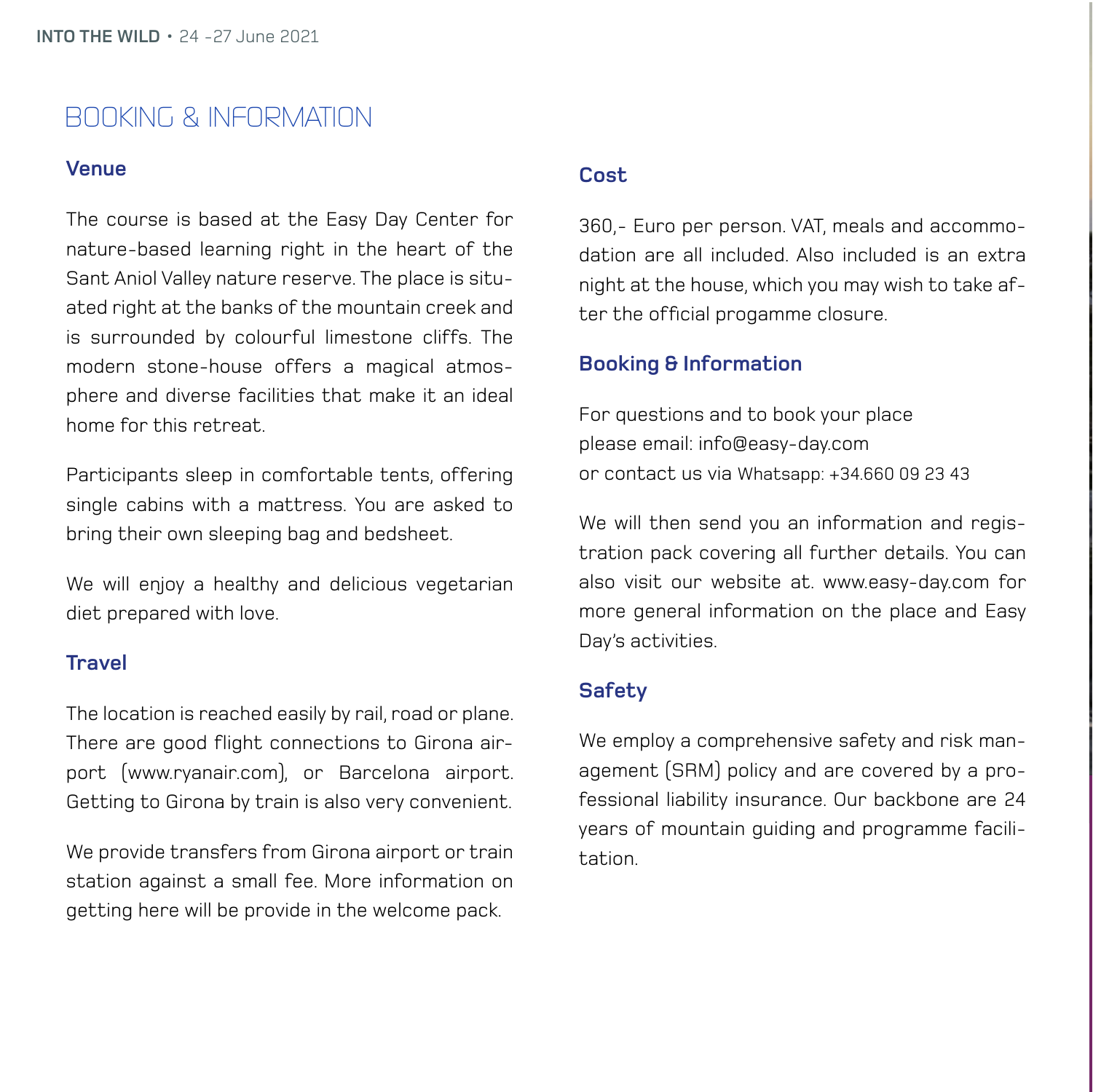The group of participants is supporting one another in the experience. We help one another to explore, to be open, to discover and receive the valleys gifts.

# *GUIDES & FACILITATORS*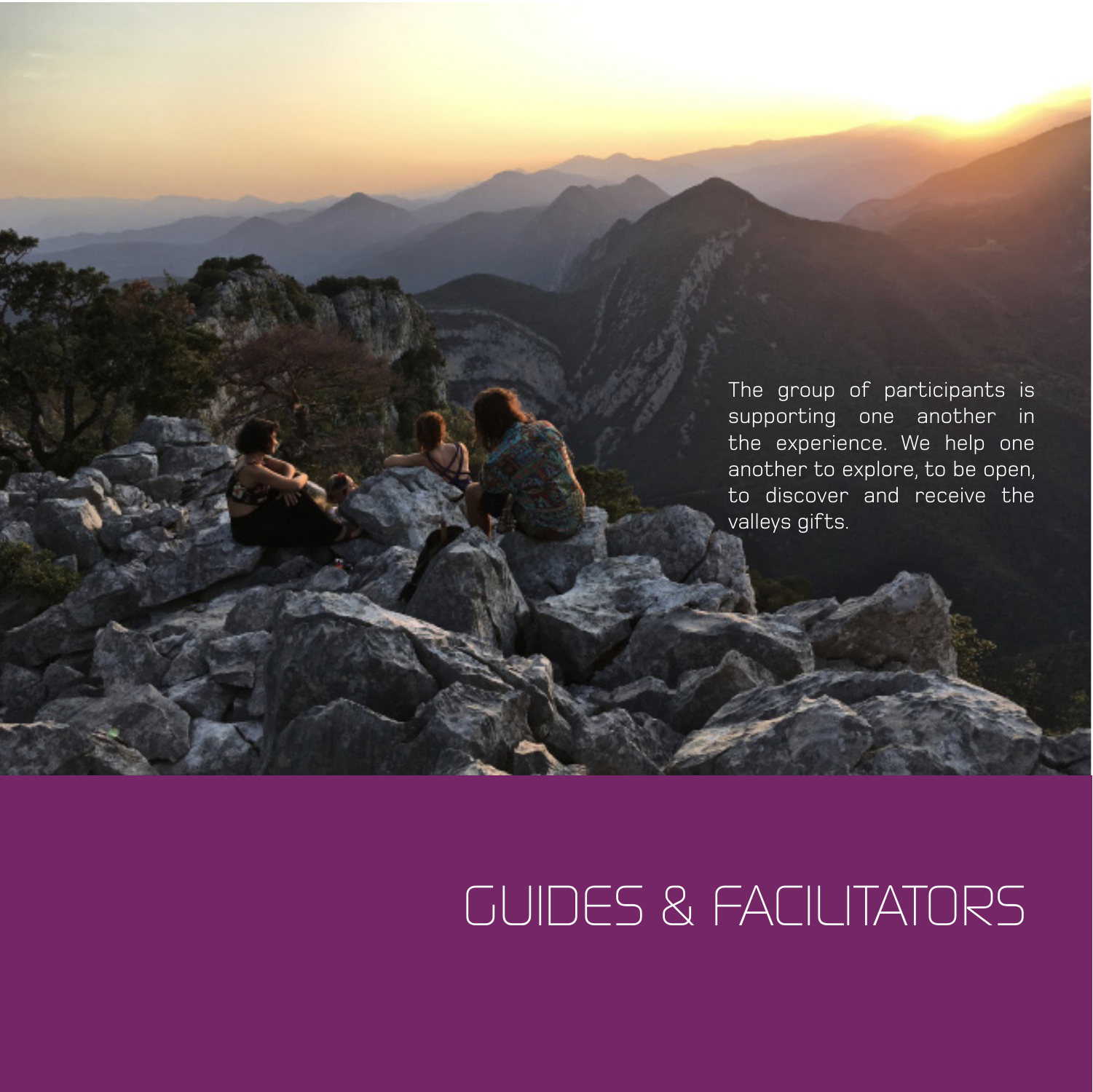## *GUIDES & FACILITATORS*

#### **Korbi Hort**



As qualified guide and group facilitator Korbi draws on over 20 years of experience and has safely led thousands of people through transformative learning adventures.

Korbi is passionate about creating atmospheres and spaces in which people feel at ease and inspired to explore what truly matters to their hearts. During Into the Wild both, the valley and the facilitated process, will support us to become inwardly silent, empty and open. Because it is here, that we begin to experience, understand and appreciate the completeness and contentment of our natural state of being.

Korbi is a director of Easy Day and the Pont de Valenti Center for nature-based learning and initiated the international School of Youth programme. He holds a Masters degree in Sustainability and Business Responsibility from Ashridge Business School and a BSc in Outdoor Education from Edinburgh University. Korbi lives in his cherished Sant Aniol valley in Catalunya, Spain.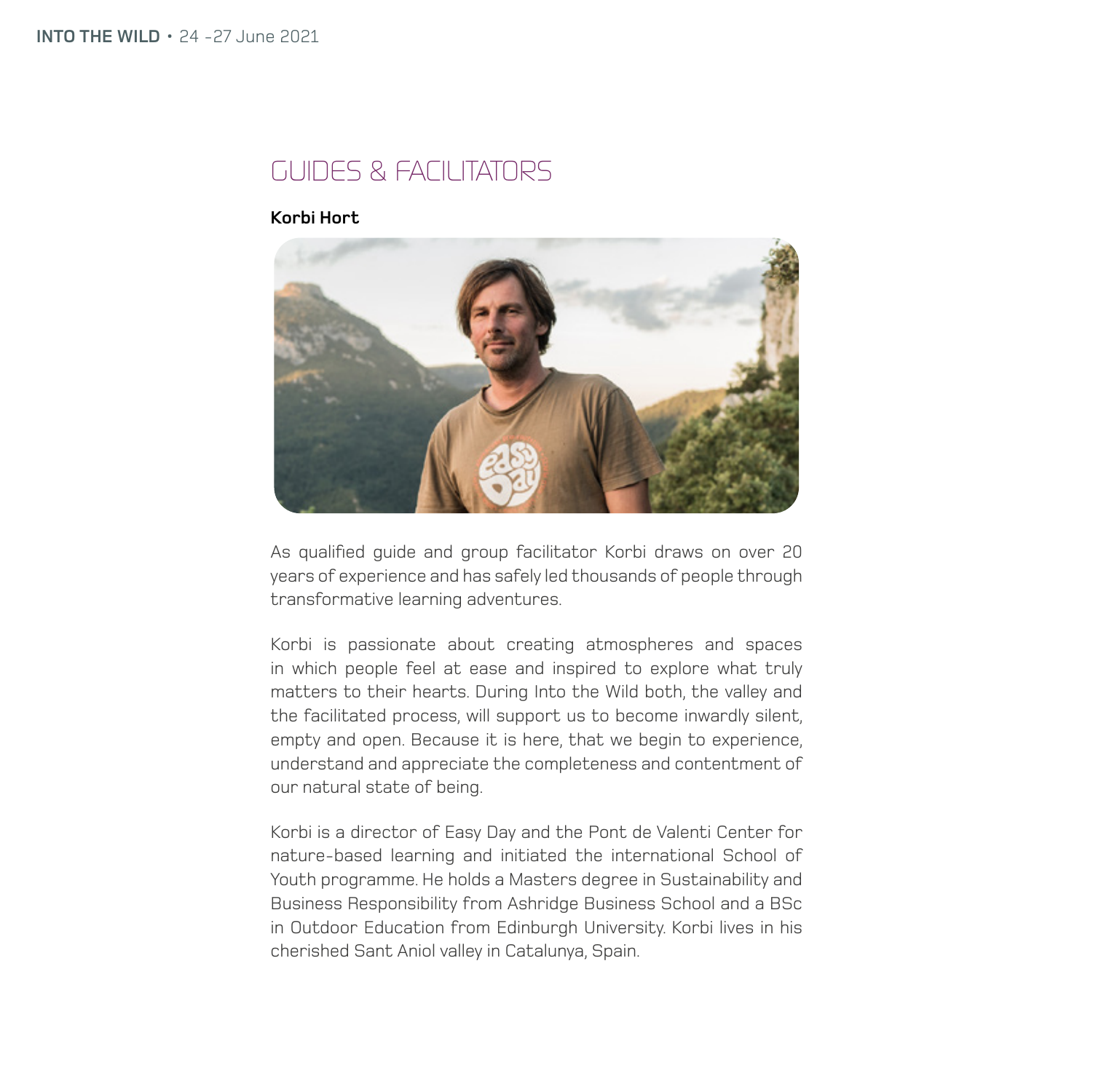#### **Anna Carceller i Roca**



Anna loves how life's great beauty is often hidden in the smallest details. She too lives at Pont de Valenti and takes care of various roles related to hosting and facilitating both, educational and cultural programmes.

When working with groups she is always fascinated to see how people are deeply nourished when they meet each other in an authentic way. Anna has found that a caring and emotionally safe space are essential for people to express themselves openly. It is in such encounters, that she feels her spirit uplifted. Then it becomes easy to really listen to peoples diverse perspectives and to appreciate how this helps us outgrow narrow outlooks, bringing us into a more expansive field of being.

It is from this place of caring that Anna will prepare our meals during 'Into the Wild' and create an atmosphere in which we can all feel at home.

#### **Luciano Gutierrez**



Three years ago Luciano arrived at Pont de Valenti, and feels at home in these mountains ever since. Here, all the experiences and skills acquired along the way of life have found their purpose: from studying performing arts at University, his love for curating music and dance events, facilitating educational programmes, to being a chef - following in the footsteps of a long family tradition of gastronomy and hospitality.

His artistic work both, as actor and dancer, was always related to body awareness and movement - learning how playful interaction with others allows us to flourish in dance and song naturally.

As a lover of this valley, its silence, stability and beauty, it seems like 'Into the Wild' is an ever present experience here. Luciano feels grateful to share and accompany this experience.